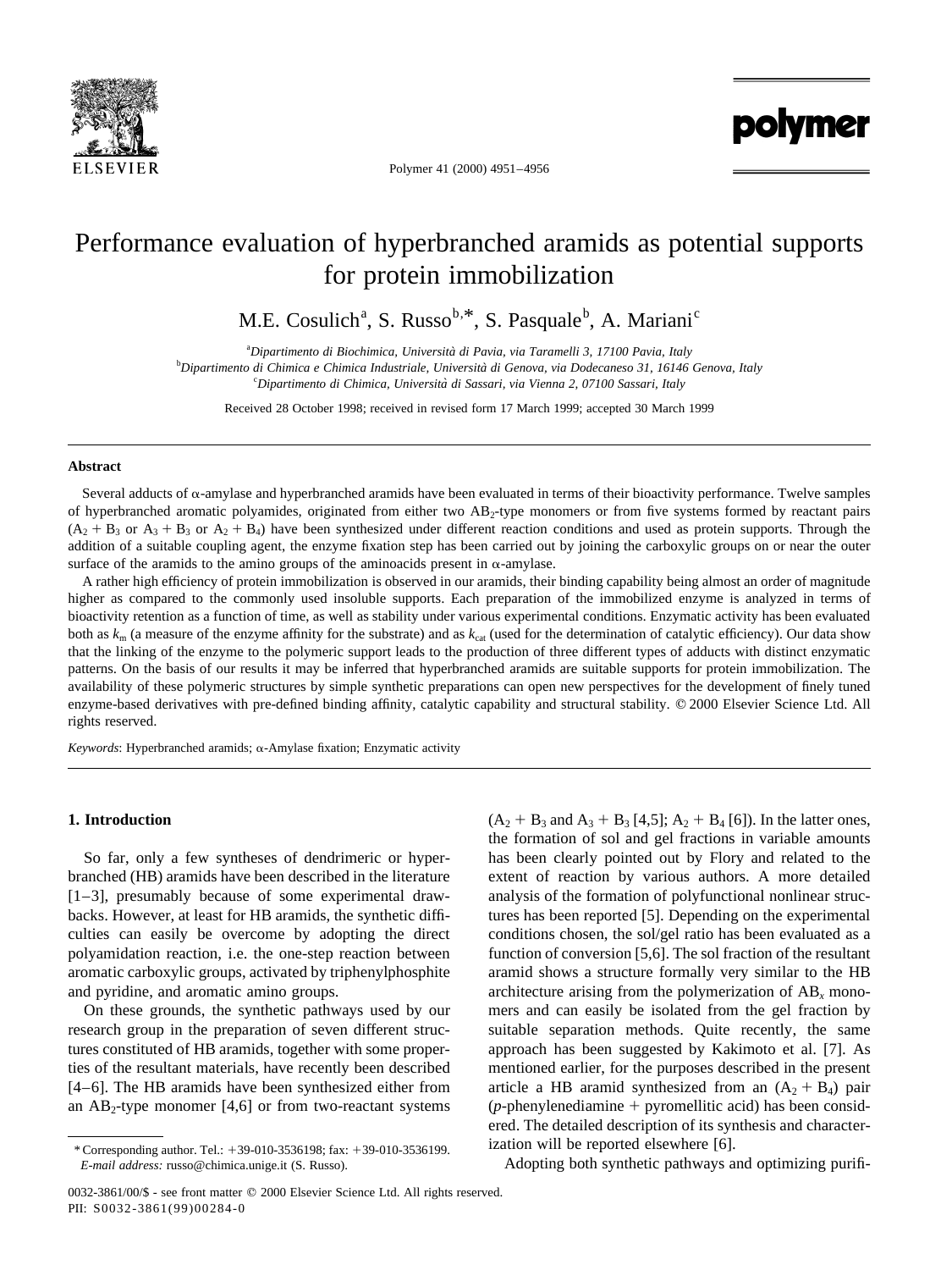cation procedures and reaction parameters, as described in detail [4–6], a wider variety of HB aramid structures is now available, as compared to the classical synthetic route based only on AB*<sup>x</sup>* monomers, and a more detailed evaluation of structure–property relationships is therefore possible.

Two parameters have been found as the most relevant ones in controlling HB aramid properties:

- 1. regularity rules for the description of how amide groups are sequenced along each branch;
- 2. branch length, i.e. distance between consecutive branching points.

The classification of our samples has been carried out on this basis, as shown in Section 2.

A full characterization of our HB aramids has been carried out and described [5] for four different systems based on  $(A_2 + B_3)$  and  $(A_3 + B_3)$  reactant pairs, and for two  $AB_2$  monomers and an  $(A_2 + B_4)$  pair [6]. Solubility data, relative amounts of sol/gel fractions in  $(A_2 + B_3)$ ,  $(A_3 + B_3)$  and  $(A_2 + B_4)$  systems, intrinsic viscosity values, full molecular weight distribution and microstructural information by GPC and MALDI-TOF, respectively,  ${}^{1}$ H and  ${}^{13}$ C NMR, UV, IR and Raman spectral data, and thermal behavior by DSC and TGA are given in the above references [4–6]. In the present article, the attention is focused on the capability of our HB aramids to act as rigid supports for a specific enzyme ( $\alpha$ -amylase), covalently bound to them. Rigidity is provided by the aromatic nuclei, *para*- and *meta*-connected through –CONH– groups.

The immobilization of proteins is a fundamental step in constructing enzyme-based reactor systems. Polymer molecules are very useful in this respect, as they possess a large number of binding sites allowing high protein loading. Recently, several polymeric supports have been described in the literature, including hydrophilic compounds [8–11] (such as polysaccharides [8,9]), hydrophobic polymers [12–15] (such as polydimethylsiloxane [15]), amphipatic polymers (such as monomethoxy-polyethylene glycol [16]). All these materials have found several applications in various areas, e.g. medical, therapeutic and industrial treatments. However, their flexible nature may be a strong limitation to their performances, when rigidity of the enzyme-supporting structures is required. For instance, in biotechnological processes with high flow rates, support rigidity minimizes shrinkage/swelling phenomena which may cause a relevant loss of bioactivity.

## **2. Experimental**

## *2.1. Enzyme fixation*

As mentioned in Section 1 detailed description of the procedure followed in the syntheses of monomers and reactants, as well as in the purification of all the components of the polycondensation reaction medium, and in the synthesis of HB aramids is given elsewhere [4–6]. In particular, full molecular characterization, including data on molecular weights of our HB aramids, will be reported shortly [6]. Only the enzyme immobilization reaction is herein described in detail. The method involves formation of a covalent bond between the carboxylic groups of aramids and the amino groups present in the aminoacid residues of  $\alpha$ -amylase (Novo Nordisk) by means of 1-ethyl-3-(3'-dimethylaminopropyl)carbodiimide hydrochloride (EDC—Pierce) as a coupling agent [17]. 20 mg of aramid are incubated with 30 mg of enzyme and EDC  $(10^{-2} M)$  in 0.5 ml total volume for 17 h at room temperature. The reaction is performed in acetate buffer  $(10^{-1} M)$  at pH 4.5. The immobilized  $\alpha$ -amylase is then stored at 10°C. The amount of enzyme coupled to the polymeric support is evaluated both by a direct protein determination method and by the difference between total protein added to the reaction mixture and free protein. No appreciable difference between the two methods is found. The protein assay on the immobilized enzyme is performed by bicinchoninic acid (BCA Kit from Pierce) following the manufacturer instructions, based on the reducing properties of proteins [18]. Functional properties of the immobilized protein are compared to those of the free enzyme.

#### *2.2. Enzymatic assay for* <sup>a</sup>*-amylase*

The catalytic activity of  $\alpha$ -amylase is evaluated by an enzymatic assay where an insoluble substrate is used. Namely, insoluble starch covalently labeled with the reactive dye Remazol Brillant Blue (RBB—Fluka) is cleaved by  $\alpha$ -amylase leading to the formation of blue colored maltodextrins and oligosaccharides that become soluble after the enzymatic treatment [19]. The supernatant hydrolysis products are spectrophotometrically determined at 590 nm.

The enzymatic activity as a function of time is evaluated three to six months after immobilization and expressed as a percentage of maximum activity obtained for each adduct immediately after the coupling reaction.

The effect of pH on the catalytic activity is evaluated under standard conditions and the buffers used are acetate buffer (0.5 M pH 4.7), phosphate buffer (0.5 M pH 6.5) and carbonate buffer (0.5 M pH 9). The activity is indicated as percentage of the maximum activity obtained at pH 6.5.

# *2.3. Analysis of kinetic data*

 $k_{\rm m}$  and  $V_{\rm max}$  are calculated from the Lineweaver–Burk plot. *k*<sup>m</sup> is expressed in mg/ml, as the starch is a polymolecular substrate that cannot be expressed in molar concentration.  $V_{\text{max}}$  is given as variation of optical density at 590 nm per unit time per mole of enzyme and used for the calculation of  $k_{\text{cat}}$ .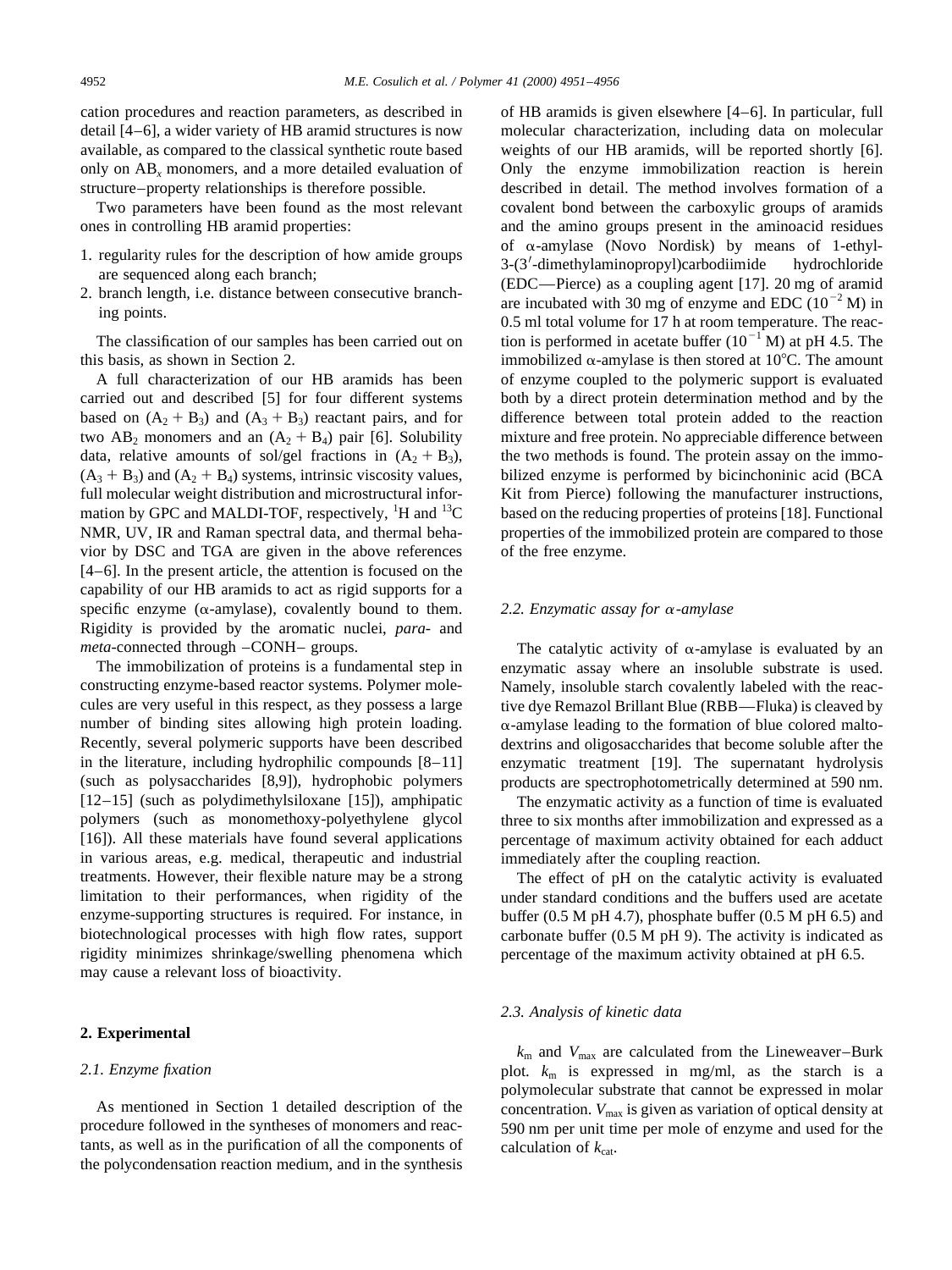

Fig. 1. Monomers and reagents used for the synthesis of HB aramids.

## **3. Results and discussion**

#### *3.1. Hyperbranched aramids*

Seven different structures of our HB aramids have been originated by the step polycondensation of monomers or reagent pairs represented in Fig. 1 and listed in the chosen combinations in Table 1. In the second column of the above table the sequence of amide groups along each branch is compared to that of poly( *p*-benzamide) (PBA) or that of poly( *p*-phenylene terephthalamide) (PPDT). In PBA, the –CO– and –NH– groups are regularly alternating along the chain. In PPDT, on the contrary, a regular inversion of the above groups is present in the CRU sequences. 'Disordered' sequences here have the meaning of more complex regularity rules describing the running of –CO– and –NH– groups in the amide sequences along each branch. The net effect of these complex rules means in practice a local 'disorder'.

The notation L(Ar) in the last column of Table 1 gives the number of aromatic rings present within the trifunctional branch points and is a measure of the branch length, higher values corresponding to larger 'holes' in the structure of the specific HB aramid. As indicated in Section 1, the above two parameters can fully describe the structure and the behavior of our HB aramids, and provide useful structure–property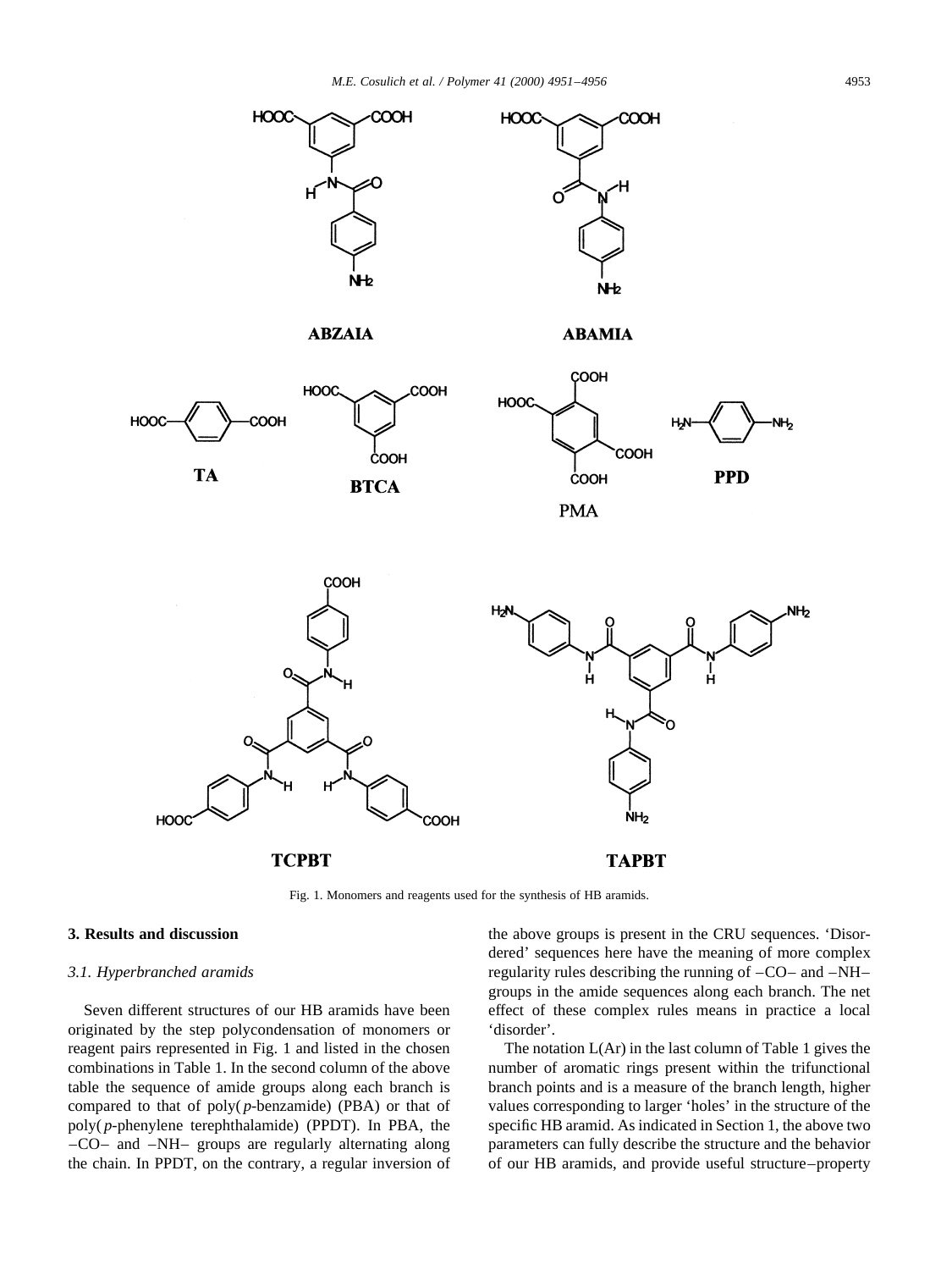Table 1

Synthesis and microstructural characterization of HB aramids (ABZAIA: 5-(4'-aminobenzoylamino)isophthalic acid; ABAMIA: 5-(4'-aminophenylcarbamoyl) isophthalic acid; PPD: p-phenylenediamine; BTCA: trimesic acid; PMA: pyromellitic acid; TAPBT: 1,3,5-tris(4'-aminophenylcarbamoyl) benzene; TA: terephthalic acid; TCPBT: 1,3,5-tris(4'-carboxyphenylcarbamoyl)benzene; L(Ar) is the number of aromatic rings present within the trifunctional branch points)

| Monomer or reagent pair | Sequence analogy<br>of amide groups | L(Ar) |
|-------------------------|-------------------------------------|-------|
| ABZAIA                  | <b>PBA</b>                          |       |
| <b>ABAMIA</b>           | <b>PPDT</b>                         |       |
| $PPD + BTCA$            | <b>PPDT</b>                         |       |
| $PPD + PMA$             | <b>PPDT</b>                         |       |
| $TAPBT + TA$            | <b>PPDT</b>                         | 3     |
| $PPD + TCPBT$           | Disordered PPDT                     | 3     |
| TAPBT + TCPBT           | Disordered PPDT                     | 2     |

relationships [5,6]. For instance,  $T_g$  values are linked to the degree of order followed by the –CO– and –NH– groups running along the branches [5]. For a typical ABZAIA derived polymer *M*w, determined by Multi Angle Laser Light Scattering (MALS) [6], is ca.  $1.1 \times 10^5$ . Similar values are expected for the other HB aramids.

Rigid supports made of HB polymeric materials, as compared to the more flexible ones, are potentially very useful for biomolecule fixation. As mentioned in Section 1, rigidity of the support would minimize shrinkage and swelling effects, thus preserving the activity of the fixed biomolecule. Twelve different adducts of  $\alpha$ -amylase and HB aramids have been prepared on the basis of the seven structures arising from the reacting systems listed in Table 1. Differences among them can easily be explained inasmuch as aramids derived from the same chemical source may differ from one another on the basis of chosen reaction parameters (e.g. composition of the reaction medium, polyamidation time, content of sol fraction) and therefore lead to different adducts.  $\alpha$ -Amylase has been chosen as reference biomolecule to test the linking capability and bioactivity retention of our HB adducts.

#### *3.2. Enzyme immobilization and protein content*

As shown in Table 2 (column 4), the level of enzyme immobilization (in terms of enzyme/aramid w/w ratio) is very high and rather comparable (between 70 and 86%) for nine of the 12 HB aramids. These data emphasize the high reactivity of our materials, able to covalently link the specific enzyme with efficiency almost an order of magnitude higher than the most common insoluble supports. As evidenced by the earlier data, efficiency differences among the various HB aramids are minor, whereas the simple enzyme adsorption onto the polymeric substrate gives a much lower amount of immobilized protein  $(<10\%)$ . In addition, the latter procedure causes a relevant leaking of biocatalyst from the support in a rather short time.

#### *3.3. Evaluation of enzyme activity*

Catalytic properties of the immobilized enzyme have been evaluated for the twelve adducts prepared as described earlier. As shown in Table 2 (columns 5–7) a full kinetic analysis has been performed and the measure of  $k_{\rm m}$ ,  $V_{\rm max}$  and  $k_{\text{cat}}$  allowed grouping of the adducts in three different sets, each characterized by a rather homogeneous enzymatic behavior.

In the bottom group (six adducts), a high affinity of the enzyme for its substrate (represented by low  $k<sub>m</sub>$  values) together with a low  $k_{cat}$  is observed, while in the top group (AB2, Y1 and Y8) a lower affinity (high  $k_m$  values) is

Table 2

a-Amylase linked to the hyperbranched aramids and kinetic data of its bioactivity

| Sample code     | Reagent pair<br>or monomer        | L(Ar) | Immobilized<br>enzyme/<br>aramid<br>$(w/w)^a$ | $k_{\rm m}$ (mg/ml) <sup>b</sup> | $V_{\rm max}$<br>$(\Delta A s^{-1})^a$ | $10^{-3}$ $k_{\text{cat}}$ $(s^{-1})^{\text{a}}$ |
|-----------------|-----------------------------------|-------|-----------------------------------------------|----------------------------------|----------------------------------------|--------------------------------------------------|
| AB <sub>2</sub> | $PPD + PMA$                       |       | 0.80                                          | 19                               | 0.18                                   | 85.1                                             |
| Y <sub>1</sub>  | $PPD + BTCA$                      |       | 0.70                                          | 16                               | 0.07                                   | 49.3                                             |
| Y8              | $PPD + BTCA$                      |       | 0.82                                          | 26                               | 0.10                                   | 39.2                                             |
| AB6             | ABAMIA                            |       | 0.72                                          | 6                                | 0.02                                   | 11.4                                             |
| V17             | <b>ABZAIA</b>                     |       | 0.72                                          | 8                                | 0.03                                   | 18.9                                             |
| V14             | <b>ABZAIA</b>                     |       | 0.62                                          | 13                               | 0.03                                   | 10.0                                             |
| V13             | <b>ABZAIA</b>                     |       | 0.86                                          | 3                                | 0.01                                   | 5.1                                              |
| Y22             | <b>ABZAIA</b>                     |       | 0.81                                          | 4                                | 0.02                                   | 7.5                                              |
| V15             | <b>ABZAIA</b>                     |       | 0.70                                          | 5                                | 0.01                                   | 5.1                                              |
| Y34             | TAPBT + TCPBT                     | 2     | 0.58                                          | 2                                | 0.01                                   | 4.7                                              |
| Y33             | TAPBT + TA                        | 3     | 0.60                                          | 4                                | 0.02                                   | 14.9                                             |
| AB50            | $PPD + TCPBT$                     | 3     | 0.78                                          | $\overline{2}$                   | 0.01                                   | 3.5                                              |
|                 | $\alpha$ -amylase(free<br>enzyme) |       |                                               | 6                                | 0.41                                   | 140.4                                            |

<sup>a</sup> Average of two determinations (standard deviation does not exceed 15%).

<sup>b</sup> Michaelis–Menten constant is expressed as starch-RBB concentration (mg/ml).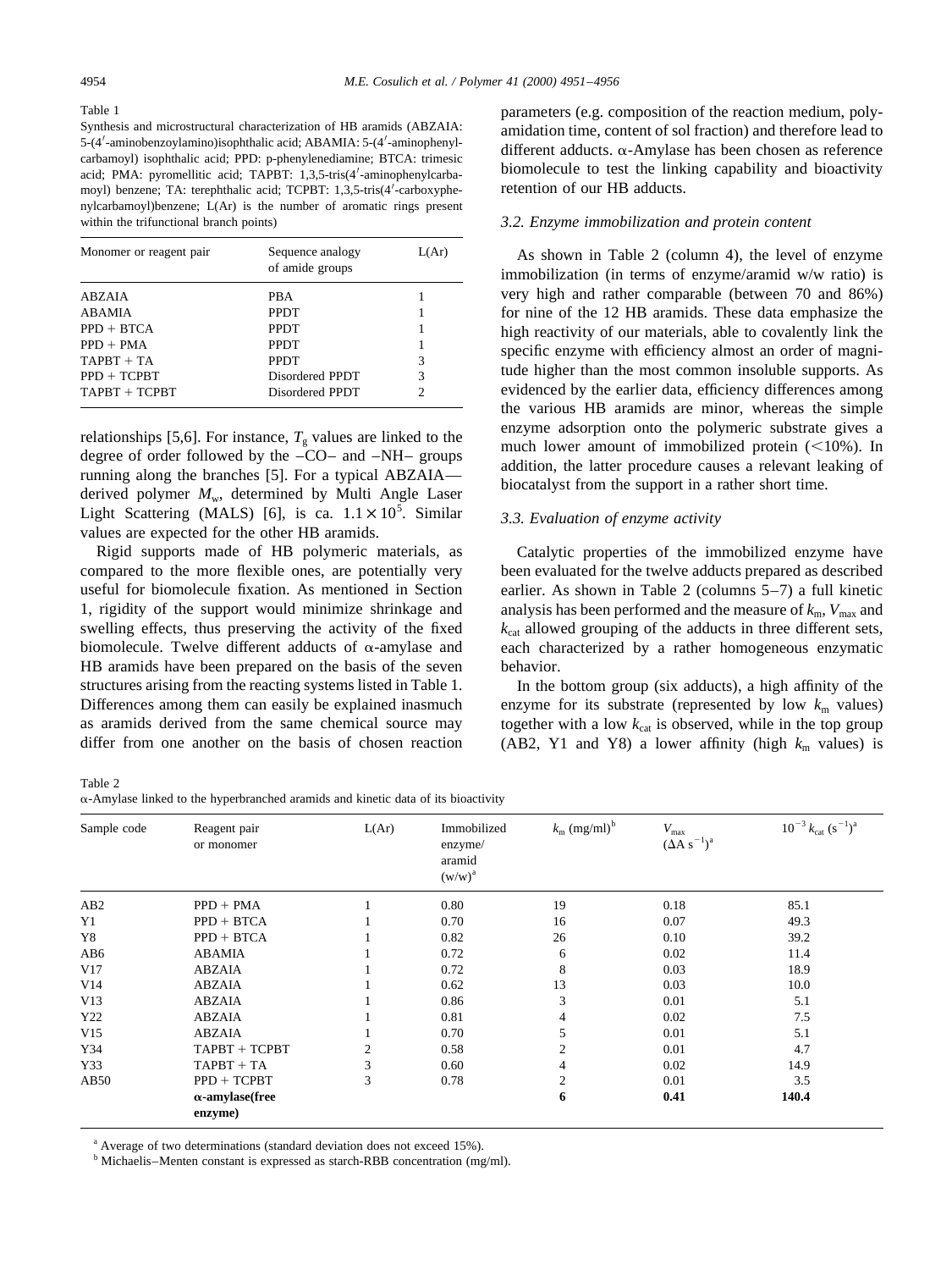Table 3 Residual enzymatic activity (%), (average of two determinations (standard deviation does not exceed 15%)) as a function of storage time and pH (measured seven days after the crosslinking reaction)

| Sample code    | Three months | Six months | pH 4.7 | pH 6.5 | pH9  |
|----------------|--------------|------------|--------|--------|------|
| AB2            | 100          | 100        | 28.8   | 100    | 13.2 |
| Y <sub>1</sub> | 100          | 100        | 54.5   | 100    | 40.9 |
| Y8             | 70           | 54         |        |        |      |
| AB6            | 90           | 81         | 48.5   | 100    | 34.3 |
| V17            | 100          | 100        |        |        |      |
| V14            | 85           | 78         |        |        |      |
| V13            | 50           | 37         |        |        |      |
| Y22            | 100          | 100        | 30     | 100    | 15.6 |
| V15            | 100          | 100        |        |        |      |
| Y34            | 100          | 100        | 40     | 100    | 33.6 |
| Y33            |              |            | 86.7   | 100    | 63.3 |
| AB50           | 100          | 74         |        |        |      |
| Free amylase   | 100          | 100        | 50.6   | 100    | 21.0 |

associated with a much higher catalytic activity; in the third group, intermediate kinetic behavior has been observed. As indicated earlier, the lowering of  $k<sub>m</sub>$  values emphasizes a higher affinity between the catalytic site of the enzyme and the substrate, while an increase of  $k_{\text{cat}}$  is indicative of a higher turnover number, i.e. a higher amount of product obtained per unit time.

In general, samples characterized by a distance between the trifunctional branching points equal to 3 or  $2 L(Ar)$  show a greater affinity for the substrate than those characterized by 1 L(Ar).  $k_{cat}$  values have a distribution that is just the opposite: it is clear therefore that a less compact structure makes the interaction between the active site of the enzyme and the substrate easier, but does not provide a stronger enzymatic activity. On the contrary, in the more compact structure 1 L(Ar), a lower substrate affinity is associated to a higher catalytic efficiency. Besides these structural effects, more subtle differences lie on the specific preparation procedure of our HB aramids, which may lead to additional structural variations, such as those induced by different degrees of branching developed during the synthesis.

# *3.4. Stability and effect of pH on the catalytic activity of the immobilized* <sup>a</sup>*-amylase*

The stability of the immobilized enzyme has been evaluated and, as shown in Table 3, a high bioactivity retention is observed in almost all the samples analyzed three and six months after the binding reaction. This result, partially linked to the structural and biochemical properties of native  $\alpha$ -amylase, emphasizes the positive role of immobilization which, at least, does not reduce the natural stability of the enzyme.

The pH dependence of the activity of immobilized  $\alpha$ -amylase has been compared to that of the unmodified enzyme. In the 4.7–9.0 range the optimum pH is 6.5 in all cases; at pH 4.7 and 9.0, a decrease of the enzymatic activity is observed for both the immobilized and the free enzyme;

however, at pH 9.0 the residual activity of the immobilized enzyme in most samples is significantly higher than that of the unmodified form.

Thus, the immobilization process provides a structural stability, preventing an irreversible unfolding of the enzymatic protein. This effect is not specific for proteins immobilized on rigid aromatic polymers, as it has already been described for enzymes coupled to a variety of insoluble supports [20].

# **4. Conclusions**

Hyperbranched aramids are suitable supports for enzyme immobilization. The adduct formation process leads to three different groups of adducts, with adjustable biochemical and catalytic properties. Furthermore, a structural stability of the immobilized enzyme at different pH has been observed. The availability of these polymeric structures could open new perspectives for the development of finely tuned enzymatic adducts and outline strategies for obtaining enzyme derivatives with pre-defined binding affinity, as well as catalytic and structural stability.

Molecular modeling of the various HB structures could be very helpful in this respect and able to interpret differences in behavior among the twelve adducts [21].

#### **Acknowledgements**

This research has been partially supported by MURST (Ministero dell'Universita` e della Ricerca Scientifica) cofinanziamento funds. The experimental work of Alya Boulares, Andrea da Rin and Valentina Canepa in the preparation and characterization of HB aramids has been highly appreciated.

#### **References**

- [1] Kim YH. Highly branched polymers in encyclopedia of polymeric materials. Boca Raton, FL: CRC Press, 1996. p. 3049–53.
- [2] Fréchet JMJ, Hawker CJ. Synthesis and properties of dendrimers and hyperbranched polymers. In: Aggarwal SL, Russo S, editors. Comprehensive polymer science. New York: Pergamon, 1996. p. 71 suppl. 2, ch. 3.
- [3] Newkome GR, Moorefield CN, Vogtle F. Dendritic molecules. concepts—syntheses—perspectives. Weinheim: VCH, 1996.
- [4] Russo S, Boulares A, Mariani A. Macromol Symp 1998;128:13.
- [5] Russo S, Boulares A, da Rin A, Mariani A, Cosulich ME. Macromol Symp 1999; in press.
- [6] Russo S, Bisbano S, Mariani A, Mendichi R, Cosulich ME. Submitted for publication.
- [7] Jikei M, Gang Y, Myun CS, Kakimoto M. ACS PMSE Proc 1997;77:200.
- [8] Lenders JP, Chrichton RR. Biotechnol Bioengng 1988;31:267.
- [9] Srivastana RAK. Enzyme Microb Technol 1991;13:164.
- [10] Combes D, Monsan P. Ann NY Acad Sci 1984;434:61.
- [11] Tor R, Dror Y, Freeman A. Enzyme Microb Technol 1989;11:306.